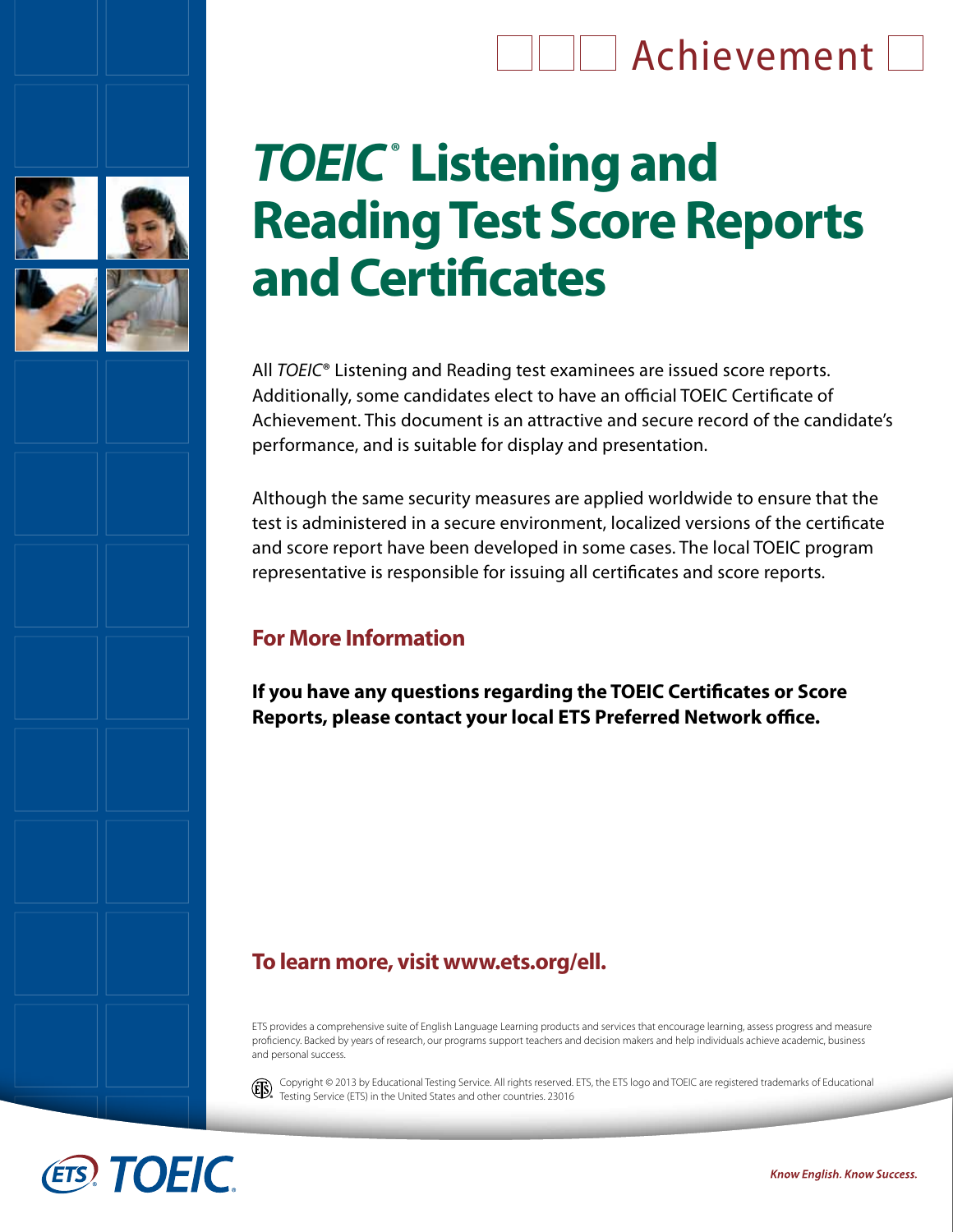## $\Box$  Achievement  $\Box$



# *TOEIC***® Listening and Reading Test Score Reports**

All *TOEIC*® Listening and Reading Test Score Reports contain the candidate's name, test date and scores. Other localized information is also included in accordance with the practices of the local TOEIC program representative.

**Score Report for the TOEIC Listening and Reading Test (Public)** 

|                                                                                                                                                                                                                   | <b>Test Test</b>                                                                                 |                                                                    | LISTERI                                                                                                                |                                            |                                                      |
|-------------------------------------------------------------------------------------------------------------------------------------------------------------------------------------------------------------------|--------------------------------------------------------------------------------------------------|--------------------------------------------------------------------|------------------------------------------------------------------------------------------------------------------------|--------------------------------------------|------------------------------------------------------|
|                                                                                                                                                                                                                   | $\sim$                                                                                           | 1870/01/10                                                         | 100<br><b><i><u><u>Hart source</u></u></i></b>                                                                         |                                            | <b>TUTAL</b><br>soons                                |
|                                                                                                                                                                                                                   | 128<br><b>THE REAL PROPERTY</b>                                                                  | line of their                                                      | ٠                                                                                                                      | 8409                                       |                                                      |
|                                                                                                                                                                                                                   | <b>Sunday</b><br>3010/04/01                                                                      | <b>CONTRACTOR</b><br>3012/04/01                                    | 有毒素白                                                                                                                   |                                            |                                                      |
|                                                                                                                                                                                                                   | Total Closer                                                                                     | week land.                                                         | <b>Suit leases</b>                                                                                                     |                                            |                                                      |
| ETS Routleis Rd. Printmee, NJ                                                                                                                                                                                     | <b><i>Information</i></b>                                                                        | <b>CONTRACTOR</b>                                                  |                                                                                                                        |                                            |                                                      |
| <b>C</b> <i>Seattle Life Life</i>                                                                                                                                                                                 |                                                                                                  |                                                                    | 11.8.4<br>a decomposition and company of the state                                                                     |                                            |                                                      |
|                                                                                                                                                                                                                   |                                                                                                  |                                                                    |                                                                                                                        | <b>STATISTICS</b>                          | $- - 10$<br><b>Scient View</b>                       |
| <b>LISTENING AND REAL PROPERTY</b><br>The loans was a store (III. To last other primaries (III my han-s to child be simplical                                                                                     |                                                                                                  |                                                                    | for experience is know TX, for terms to study edge TB stayles can all the starting to all                              | <b>BEADING</b>                             |                                                      |
|                                                                                                                                                                                                                   | . This can condition of date 1 - provided system data which fiscillation to close to come at the |                                                                    | In the declares entering to the "apply of the total control of the control of the Production by David Control of the A |                                            |                                                      |
| <b>DIRECTOR</b><br>ABS/TRS SIE&HIMAN<br>man.                                                                                                                                                                      |                                                                                                  | PERIODIC JURISIEN'S S.F.<br>ABS/FW4 MAARINER<br><b>County</b><br>٠ | <b>COLLANS PAPER</b><br>ABS/TIES MEASURED                                                                              | PENJONY SAMMAT 14<br>ADS/THE SEASONER<br>٠ | <b>Chicago McAnagement Company</b><br><b>Table 1</b> |
| The way allo provide and some-<br>publicated including and independents three<br>a source state a deal scale.                                                                                                     | <b>Kansassin</b><br><b>DOM</b>                                                                   | <b>STATE</b><br>$-144$                                             | <b>Measure</b> Motter<br>THE IPAID ARCHER SAINT OF<br>education in Arthur Ave.                                         | 16.0000                                    | <b>HER</b>                                           |
| $-$<br>The PR JPL country, let you.<br>and that there is no contribution of the fa-                                                                                                                               |                                                                                                  |                                                                    | They happen and current and second<br>institution a venue and                                                          | 15.300                                     | <b>ALC N</b>                                         |
| installo with 1 admits polici<br>$\sim$                                                                                                                                                                           | <b>JS.200</b>                                                                                    | <b>Sept.</b>                                                       | Like sigmond Hiltermorean at Julian<br>Grower winesin 4 a sign order<br>ext-hit-artisticites.                          | is more                                    | <b>Takes</b>                                         |
| beginning of the of the tast constant. It is access the surviv in the signed that<br>It has received up to at \$40 like to the plant of the Ad Thirden's Sweden too.<br>2014 Entered Holm 4, 646<br>special state | 0.500                                                                                            | $=$                                                                | Tar underland with law to selling<br>1000                                                                              | الساعد                                     | <b>JACK</b>                                          |
| Tel minima status a parenta<br><b>General Anti-</b>                                                                                                                                                               | $n =$                                                                                            | <b>HOTE</b>                                                        | Salvanova in a porrigo a compi-<br>$\sim$                                                                              | $\mathbf{u}$<br><b>Ch. Committee</b>       | <b>Janet</b>                                         |

#### **To learn more, visit www.ets.org/ell.**

ETS provides a comprehensive suite of English Language Learning products and services that encourage learning, assess progress and measure proficiency. Backed by years of research, our programs support teachers and decision makers and help individuals achieve academic, business and personal success.



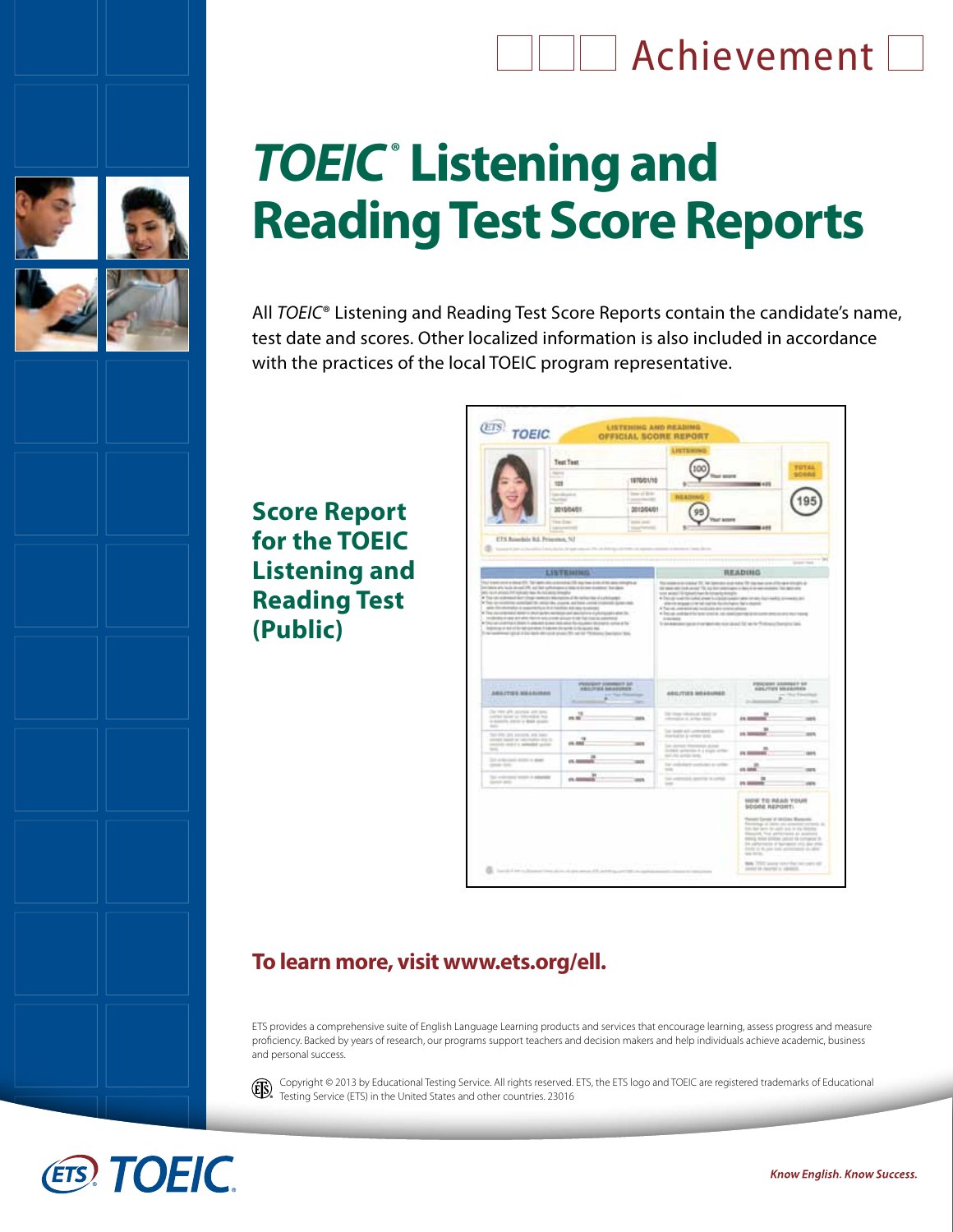## **LILI** Achievement L



# *TOEIC***® Listening and Reading Test Score Reports**

**Certificates issued in Japan and Korea include a passport-sized photo. The** *TOEIC***® score shown here reflects the candidate's performance in the TOEIC national assessment program in those countries.**

### **Japan Korea**





## **To learn more, visit www.ets.org/ell.**

ETS provides a comprehensive suite of English Language Learning products and services that encourage learning, assess progress and measure proficiency. Backed by years of research, our programs support teachers and decision makers and help individuals achieve academic, business and personal success.